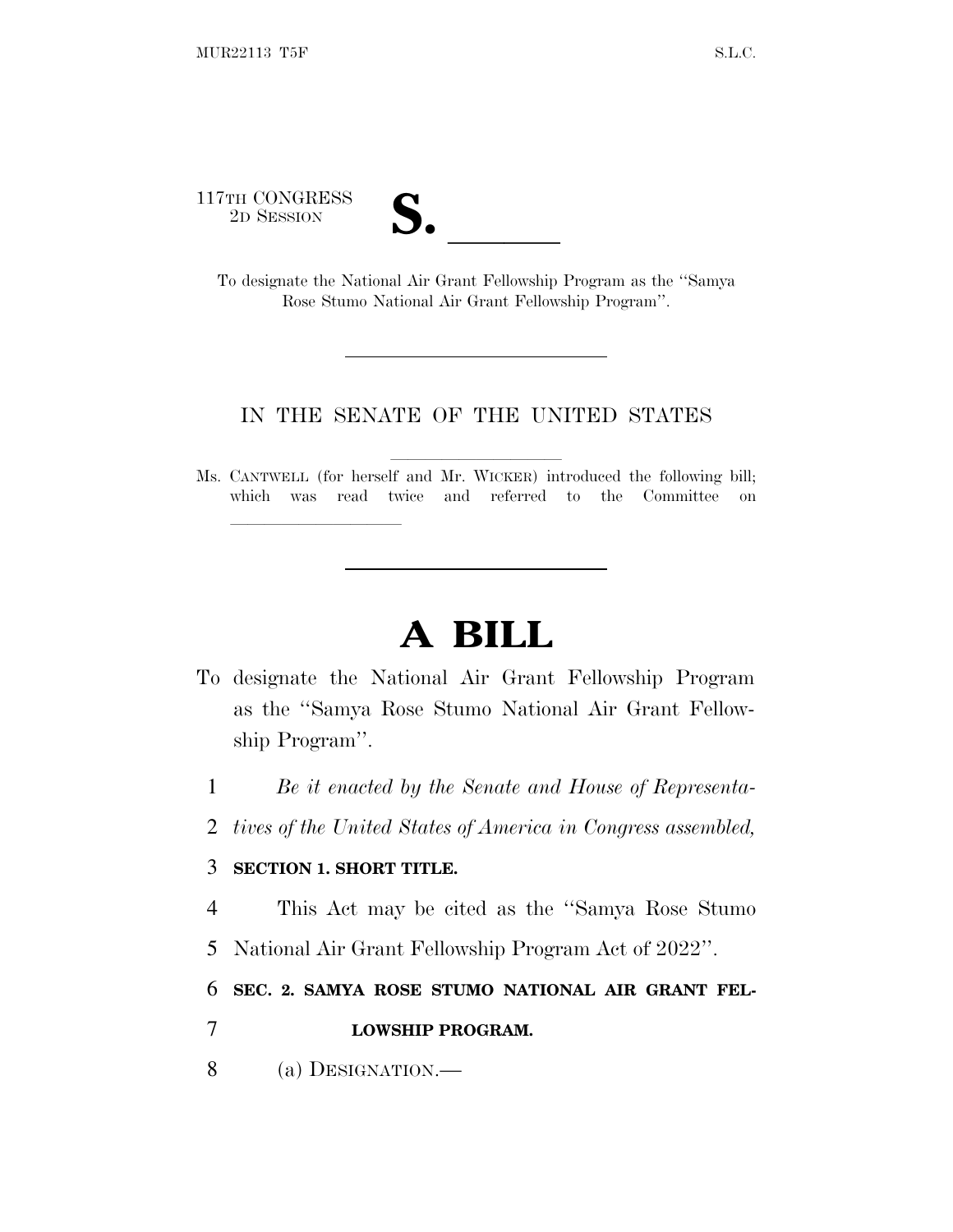| $\mathbf{1}$   | $(1)$ In GENERAL.—Section 131 of division V of                       |
|----------------|----------------------------------------------------------------------|
| $\overline{2}$ | the Consolidated Appropriations Act of 2021 (49)                     |
| 3              | U.S.C. 40101 note) is amended—                                       |
| $\overline{4}$ | $(A)$ in the section heading, by inserting                           |
| 5              | "SAMYA ROSE STUMO" before "NATIONAL                                  |
| 6              | AIR GRANT FELLOWSHIP PROGRAM";                                       |
| $\tau$         | (B) in the paragraph heading of subsection                           |
| 8              | $(a)(4)$ , by inserting "SAMYA ROSE STUMO" be-                       |
| 9              | fore "NATIONAL AIR GRANT FELLOWSHIP PRO-                             |
| 10             | GRAM"; and                                                           |
| 11             | (C) by inserting "Samya Rose Stumo" be-                              |
| 12             | fore "National Air Grant Fellowship Program"                         |
| 13             | each place it appears.                                               |
| 14             | (2) CLERICAL AMENDMENT.—Section $101(b)$ of                          |
| 15             | division V of the Consolidated Appropriations Act of                 |
| 16             | $2021$ (Public Law 116–260) is amended by striking                   |
| 17             | the item relating to section 131 and by inserting the                |
| 18             | following:                                                           |
|                | "Sec. 131. Samya Rose Stumo National Air Grant Fellowship Program.". |
| 19             | (b) REFERENCES.—On and after the date of enact-                      |
| 20             | ment of this Act, any reference in a law, regulation, docu-          |
| 21             | ment, paper, or other record of the United States to the             |
| 22             | "National Air Grant Fellowship Program" shall be                     |
| 23             | deemed to be a reference to the "Samya Rose Stumo Na-                |
| 24             | tional Air Grant Fellowship Program".                                |
|                |                                                                      |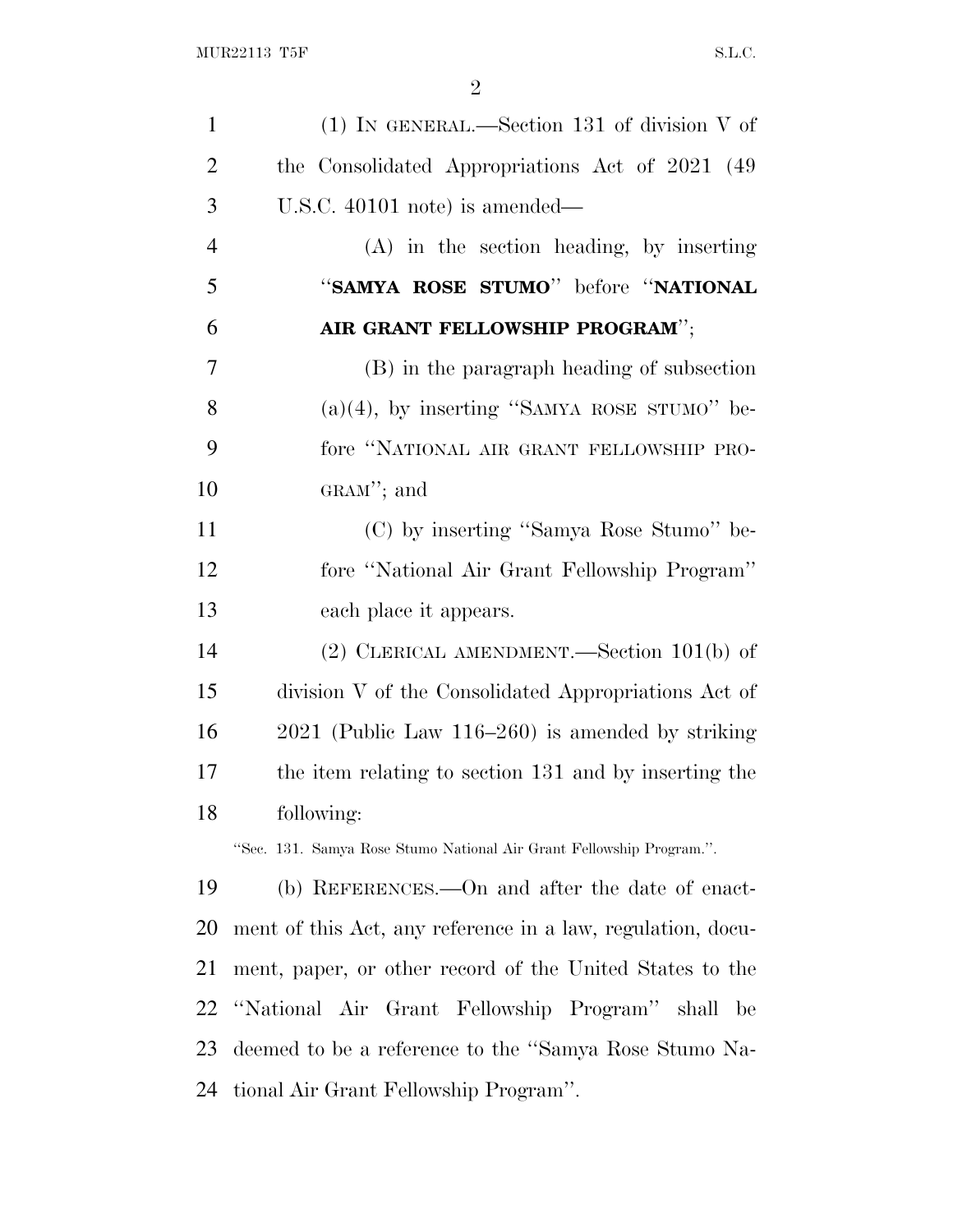(c) SENSE OF CONGRESS.—It is the sense of Con-gress that—

 (1) the lives of 189 passengers and crew, who died in the Lion Air Flight 610 crash on October 29, 2018, are commemorated and recognized, includ- ing, but not limited to, Captain Bhavye Suneja, First Officer Harvino, Permadi Anggrimulja, Liu Chandra, Chairul Aswan, Resti Amelia, Reni Ariyanti, Daniel Suhardja Wijaya, Mardiman, Dadang, Diah Damayanti, Dolar, Dony, Dwinanto, Eryant, Cici Ariska, Fendi Christanto, Dr. Ibnu Fajariyadi Hantoro, Inayah Fatwa Kurnia Dewi, Hendra, Hesti Nuraini, Henry Heuw, Khotijah, Jannatun Cintya Dewi, Ammad Mughni, Sudibyo Onggowardoyo, Shintia Melina, Citra Novita Anggelia Putri, Alviani Hidayatul Solikha, Damayanti Simarmata, Mery Yulyanda, Putri Yuniarsi, Putty Fatikah Rani, Tan Toni, Tami Ju- lian, Moedjiono, Deny Maula, Michelle Vergina Bonkal, Mathew Darryl Bongkal, Adonia Magdiel Bonkal, Fiona Ayu Zen S, Agil Nugroho Septian, Wahyu Alldilla, Xherdan Fachredzi, Deryl Fida Febrianto, Bambang Rosali Usman, Nikki Bagus Santoso, Andrea Manfredi, Muhammad Luthfi Nurrandhani, Shandy Johan Ramadhan, Muchtar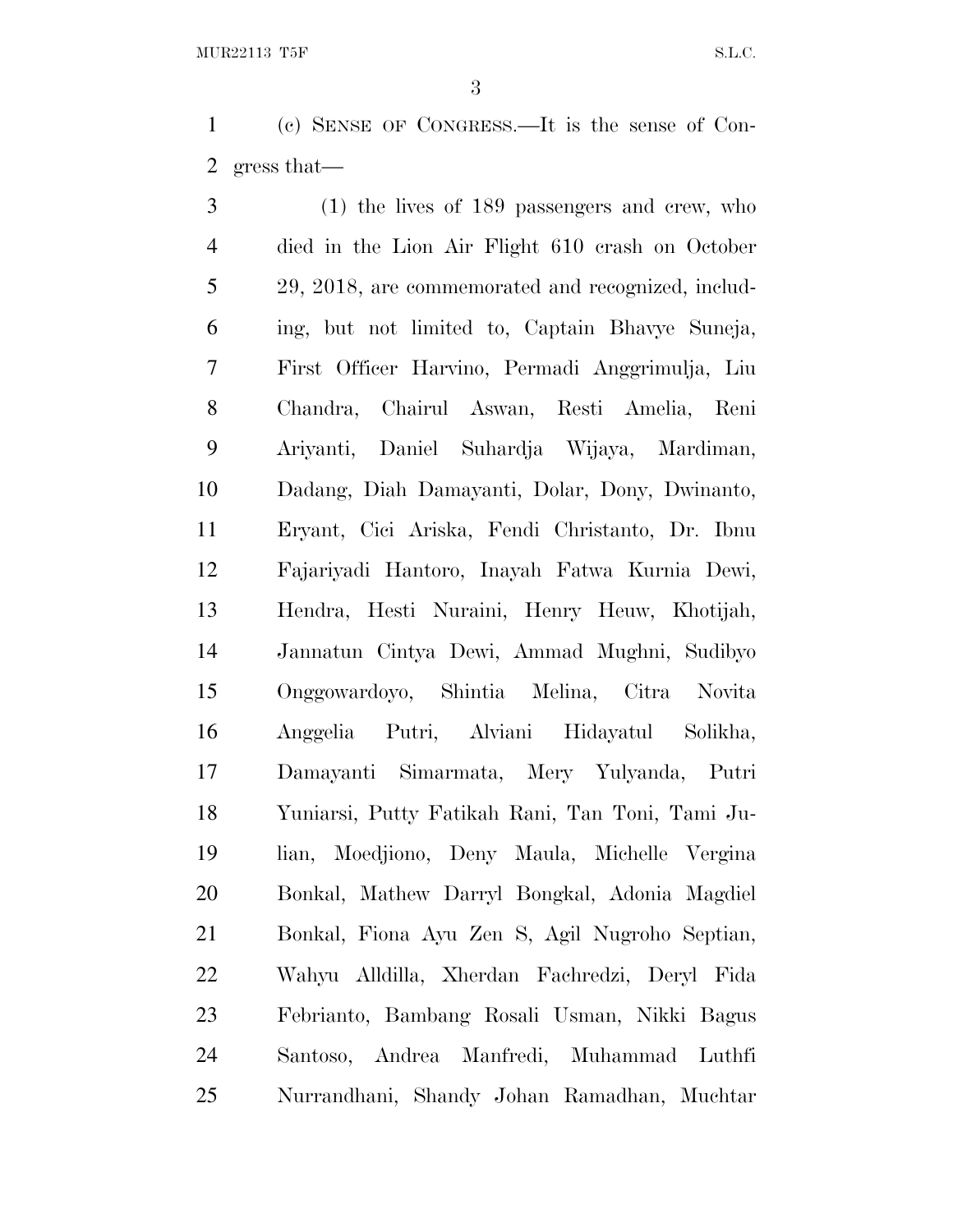Rasyid, Rebiyanti, Eka Suganda, Yulia Silvianti, Syahrudin, Sekar Maulana, Fais Saleh Harharah, Natalia Setiawan, Alfiani Hidayatul Solikah, Robert Susanto, Rudolf Petrus Sayers, Muhammad Syafi, Sian Sian, Arif Yustian, Vicky Ardian, Wanto, and Verian Utama;

 (2) the life of Samya Rose Stumo and the lives of 156 passengers and crew who died in the Ethio- pian Airlines Flight 302 crash on March 10, 2019, are commemorated and recognized, including, but not limited to, Abdishakur Shahad, Abdullahi Mo- hammed, Adam Kornaski, Adam Mbicha, Professor Agnes W. Gathumbi, Ahmednur Mohammed Omar, Alexandra Wachtmeister, Ama Tesfamariam, Am- bassador Abiodun Oluremi Bashua, Ameen Ismail Noormohamed, Amina Ibrahim Odawaa, Amos Namanya, Angela Rehhorn, Ann Wangui Karanja, Anne Mogoi Birundu, Anne (last name unknown), Anne-Katrin Feigl, Anushka Dixit, Ashka Dixit, Kosha Vaidya, Prerit Dixit, Bennett Riffel, Benson Maina Gathu, Bernard Musembi Mutua, Captain Yared Getachew, Carolyne Karanja, Ryan Njuguna, Kerri Pauls, Rubi Pauls, Cedric Asiavugwa, Chunming Jack Wang, Cosmas Kipngetich Rogony, CP Christine Alalo, Danielle Moore, Darcy Belanger,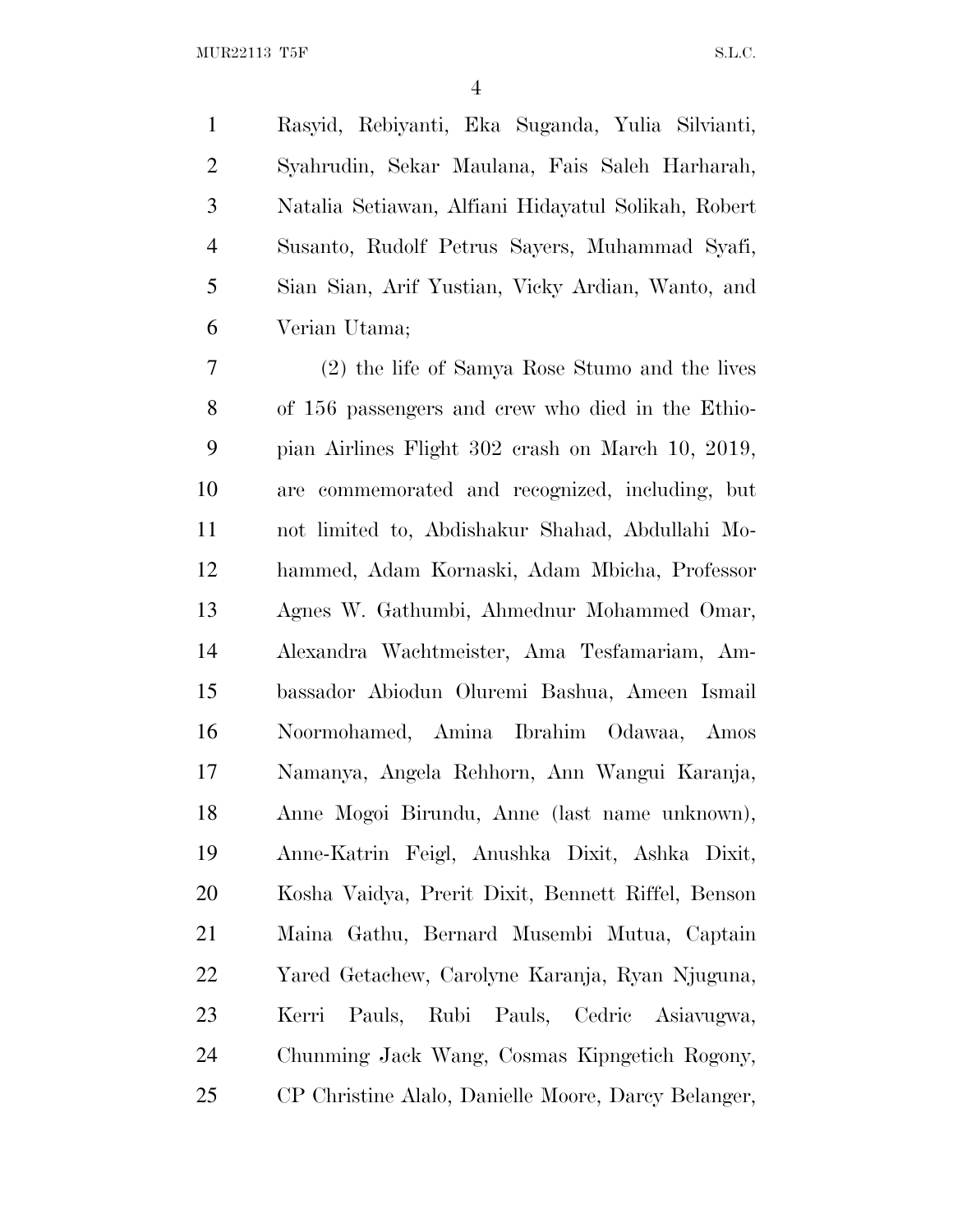MUR22113 T5F S.L.C.

 Dawn Tanner, Djordje Vdovic, Doaa Atef Abdel Salam, Dr. Ben Ahmed Chihab, Dr. Manisha Nukavarapu, Ekta Adhikari, Elsabet Menwyelet, Fa- ther George Mukua, First Officer Ahmednur Mo- hammed, Ayantu Girma, Sara Gebre Michael, Carlo Spini, Gabriella Viciani, George Kabau, George Kabugi, George Kamau Thugge, Getnet Alemayehu, GaoShuang, Ghislaine De Claremont, Harina Hafitz, Siraje Hussein Abdi, Hussein Swaleh, Isaac Mwangi, Isabella Beryl Achieng Jaboma, Jackson Musoni, Jared Babu Mwazo, Mercy Ngami Ndivo, Jessica Hyba, Joanna Toole, Jonathan Seex, Jordi Dalmau Sayol, Josefin Ekermann, Joseph Kuria Waithaka, Julia Mwashi, Karim Saafi, Karoline Aadland, Kodjo Glato, Marcelino Rassul Tayob, Marie Philipp, Maria Pilar Buzzetti, Matthew Vecere, Max Thabiso Edkins, Mel Riffel, Micah John Messent, Michael Ryan, Meraf Yirgalem Areda, Juliet Otieno, Mulugeta Asfaw Shenkut, Mulusew Alemu, Mwazo, Nadia Adam Abaker Ali, Oliver Vick, Paolo Dieci, Peter DeMarsh, Professor Adesanmi, Saad Khalaf Al-Mutairi, Sam Pegram, Sara Chalachew, Sarah Auffret, Sebastiano Tusa, Shikha Garg, Sintayehu Aymeku, Sintayehu Shafi 25 Balaker, Sofia Faisal Abdulkadir, Stéphanie